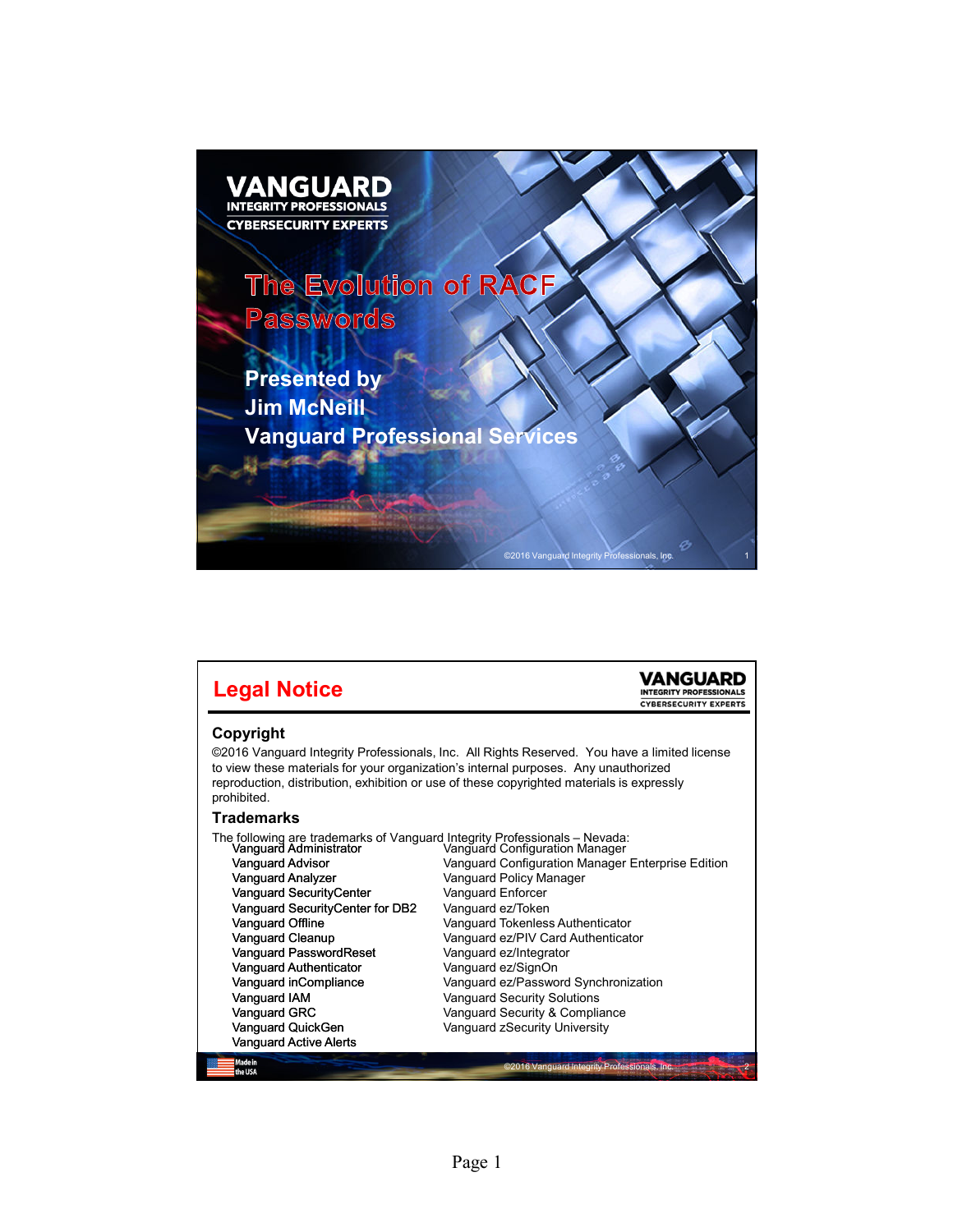| <b>Trademarks</b>                                                                                                              |                                                                            |                                              | <b>CYBERSECURITY EXPERTS</b> |
|--------------------------------------------------------------------------------------------------------------------------------|----------------------------------------------------------------------------|----------------------------------------------|------------------------------|
| <b>Business Machines Corporation:</b>                                                                                          | The following are trademarks or registered trademarks of the International |                                              |                              |
| <b>CICS</b>                                                                                                                    | <b>IMS</b>                                                                 | S/390                                        | 79                           |
| <b>CICSPIex</b>                                                                                                                | <b>MQSeries</b>                                                            | System z                                     | z10                          |
| D <sub>R2</sub>                                                                                                                | MVS                                                                        | System z9                                    | <b>z13</b>                   |
| eServer                                                                                                                        | <b>NetView</b>                                                             | System z10                                   | z/Architecture               |
| <b>IBM</b>                                                                                                                     | OS/390                                                                     | System/390                                   | z/OS                         |
| IBM <sub>z</sub>                                                                                                               | Parallel Sysplex                                                           | <b>VTAM</b>                                  | 7/NM                         |
| <b>IBM z Systems</b><br>IBM z13                                                                                                | <b>RACF</b><br><b>RMF</b>                                                  | WebSphere<br>z Systems                       | zEnterprise                  |
| Java and all Java-based trademarks are trademarks of Sun Microsystems, Inc. in<br>the United States, other countries, or both. |                                                                            |                                              |                              |
| UNIX is a registered trademark of The Open Group in the United States and other<br>countries.                                  |                                                                            |                                              |                              |
| Microsoft, Windows and Windows NT are registered trademarks of Microsoft<br>٠<br>Corporation.                                  |                                                                            |                                              |                              |
| Other company, product, and service names may be trademarks or service marks<br>of others.                                     |                                                                            |                                              |                              |
| Made in<br>the USA                                                                                                             |                                                                            | ©2016 Vanquard Integrity Professionals, Inc. |                              |

| <b>Topics</b>                                                                                                                                                                         | <b>CYBERSECURITY EXPERTS</b> |
|---------------------------------------------------------------------------------------------------------------------------------------------------------------------------------------|------------------------------|
| • Legacy Password Support                                                                                                                                                             |                              |
| APARS: 0A43998 / 0A43999<br>- Default Password/Protected<br>- Standalone Expired<br>- Special Characters<br>- Password Phrase ONLY<br>- KDFAES Encryption<br>- PWCLEAN<br>- PWCONVERT |                              |
| Made in<br>©2016 Vanquard Integrity Professionals, Inc.<br>the USA                                                                                                                    |                              |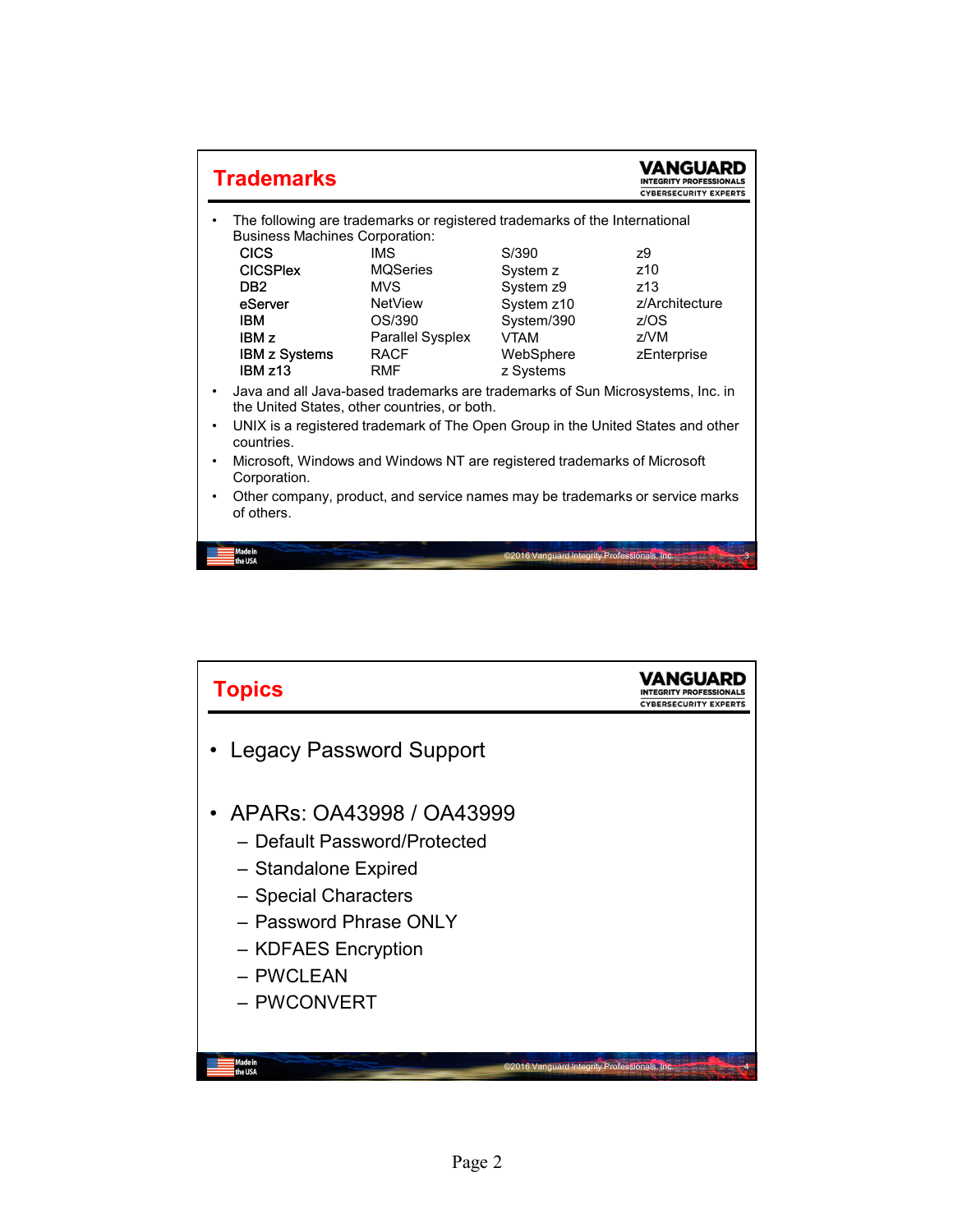

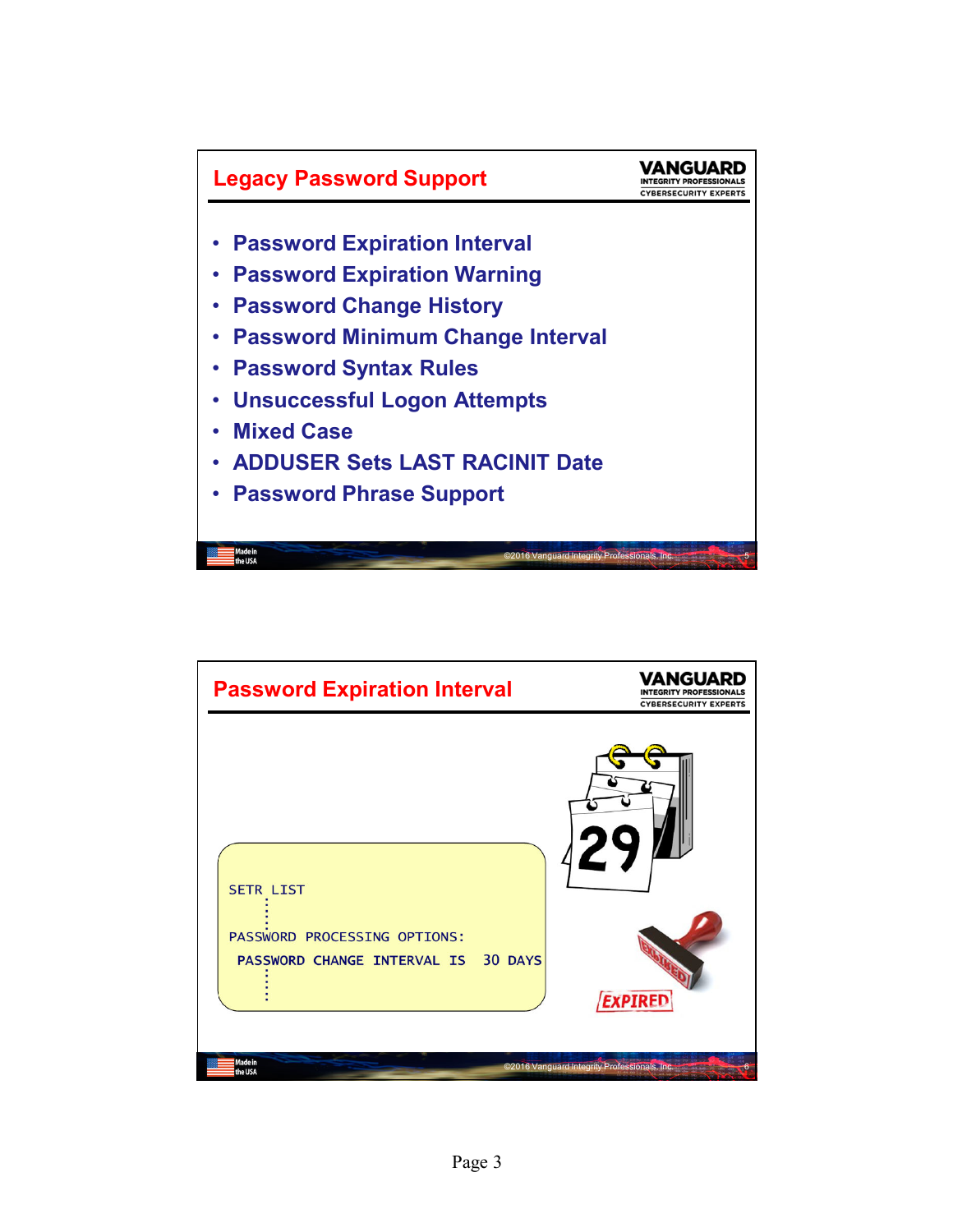

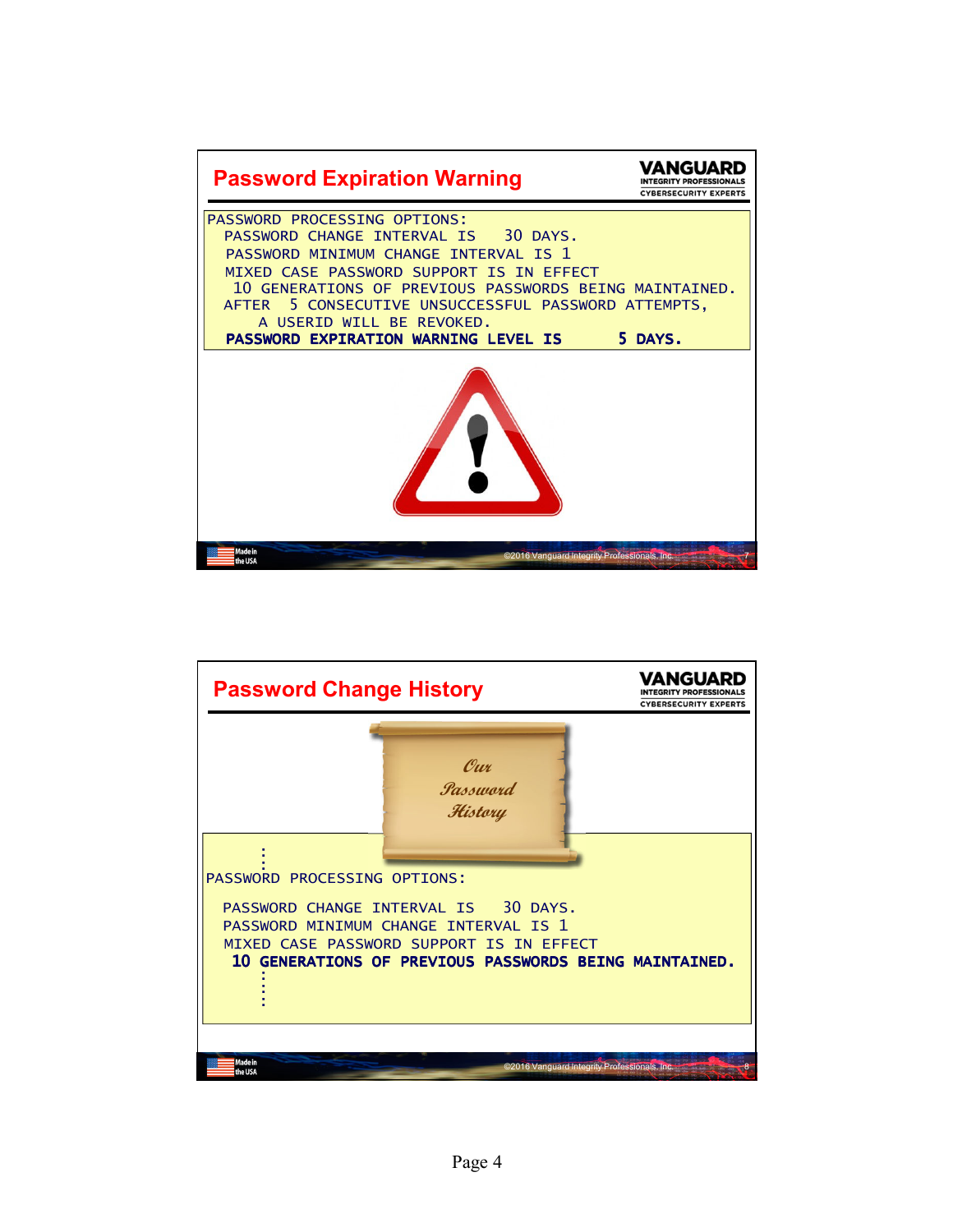

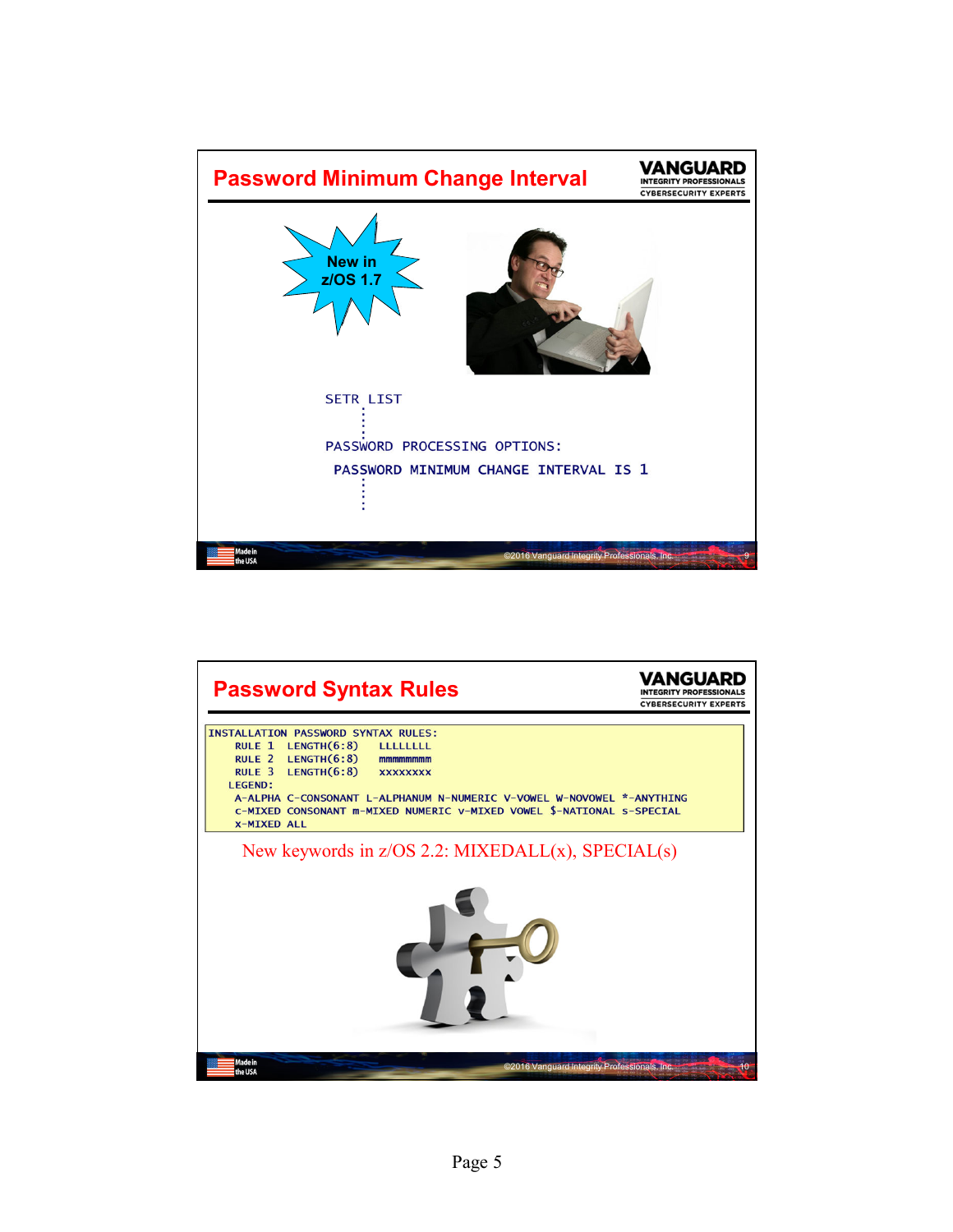

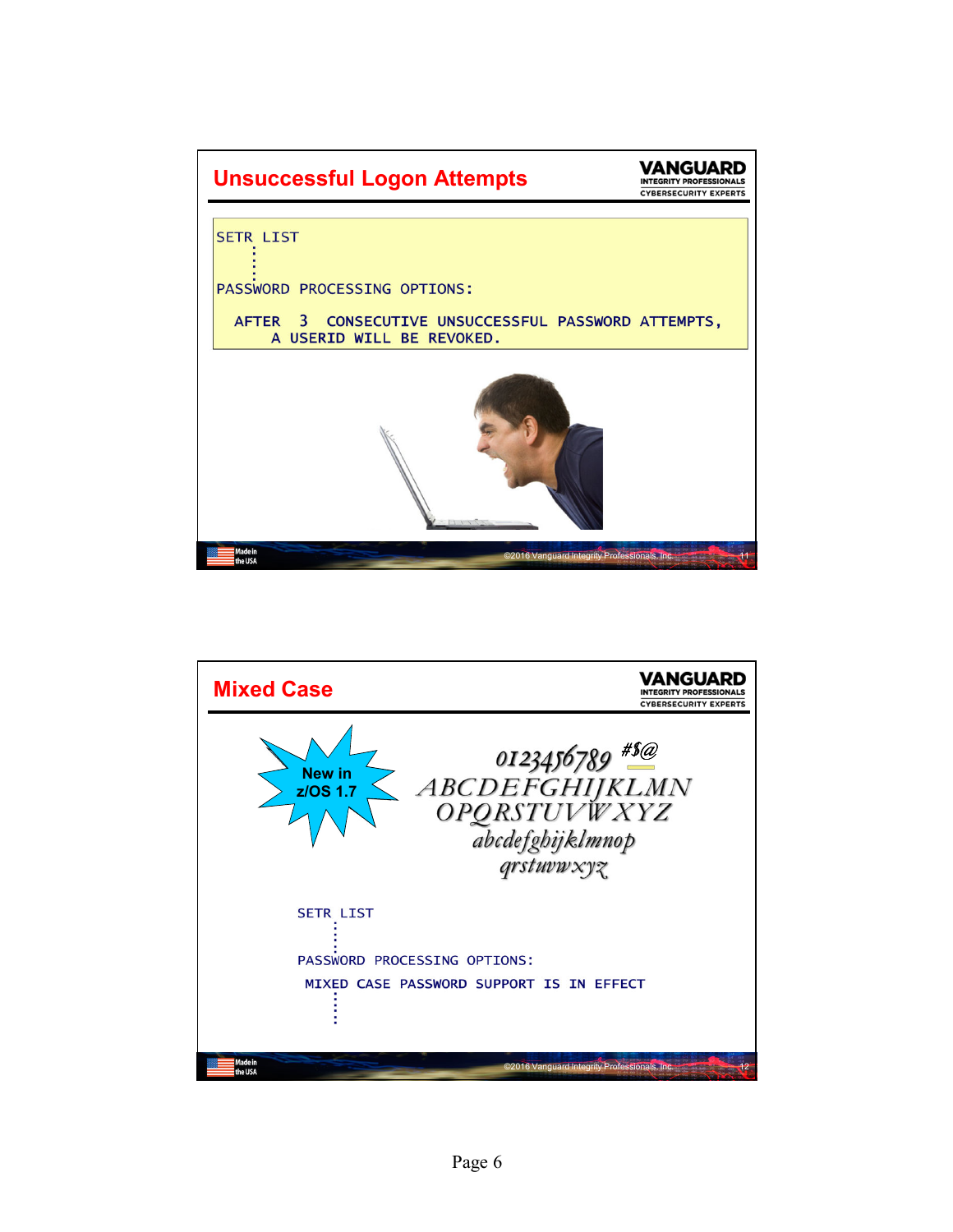

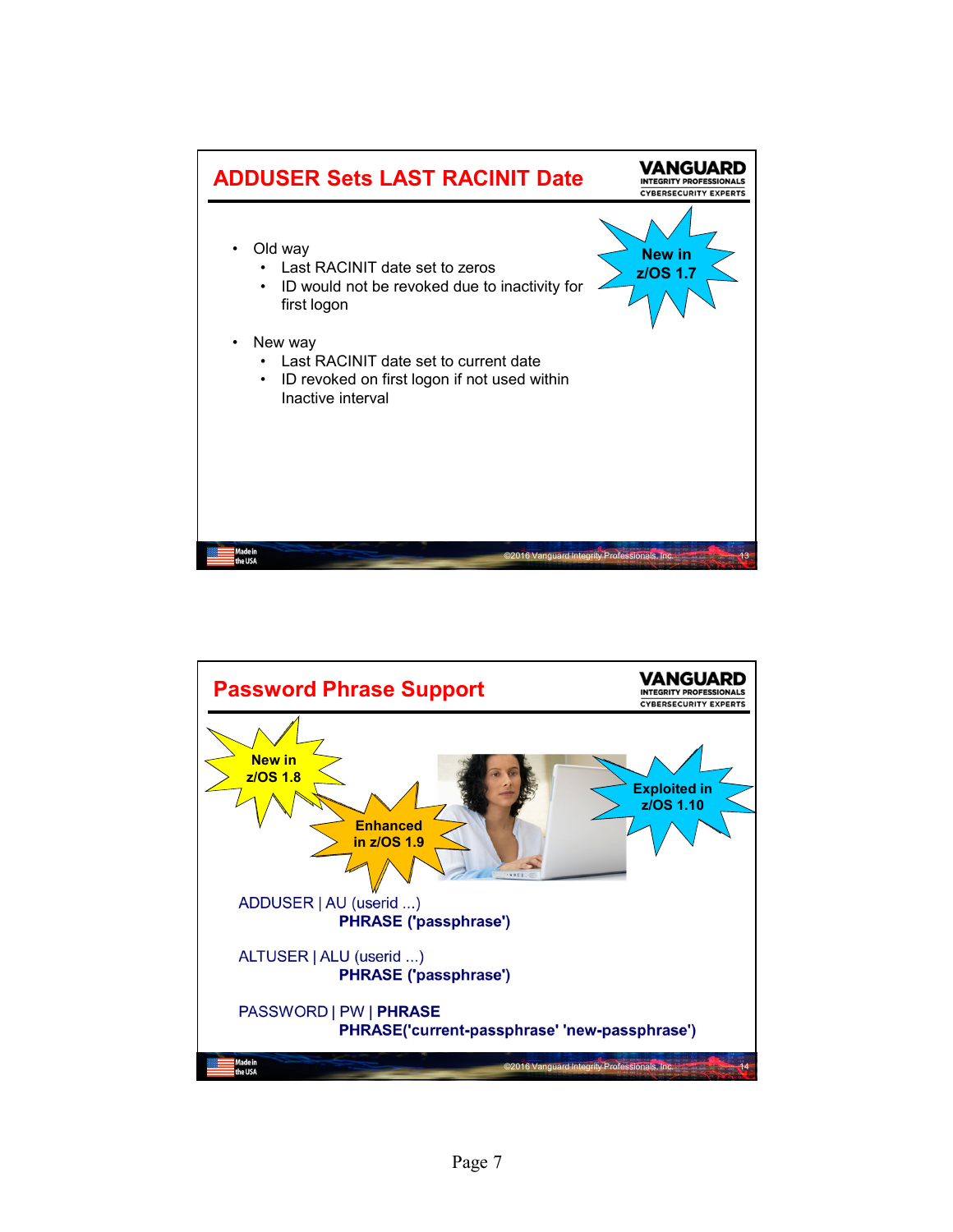

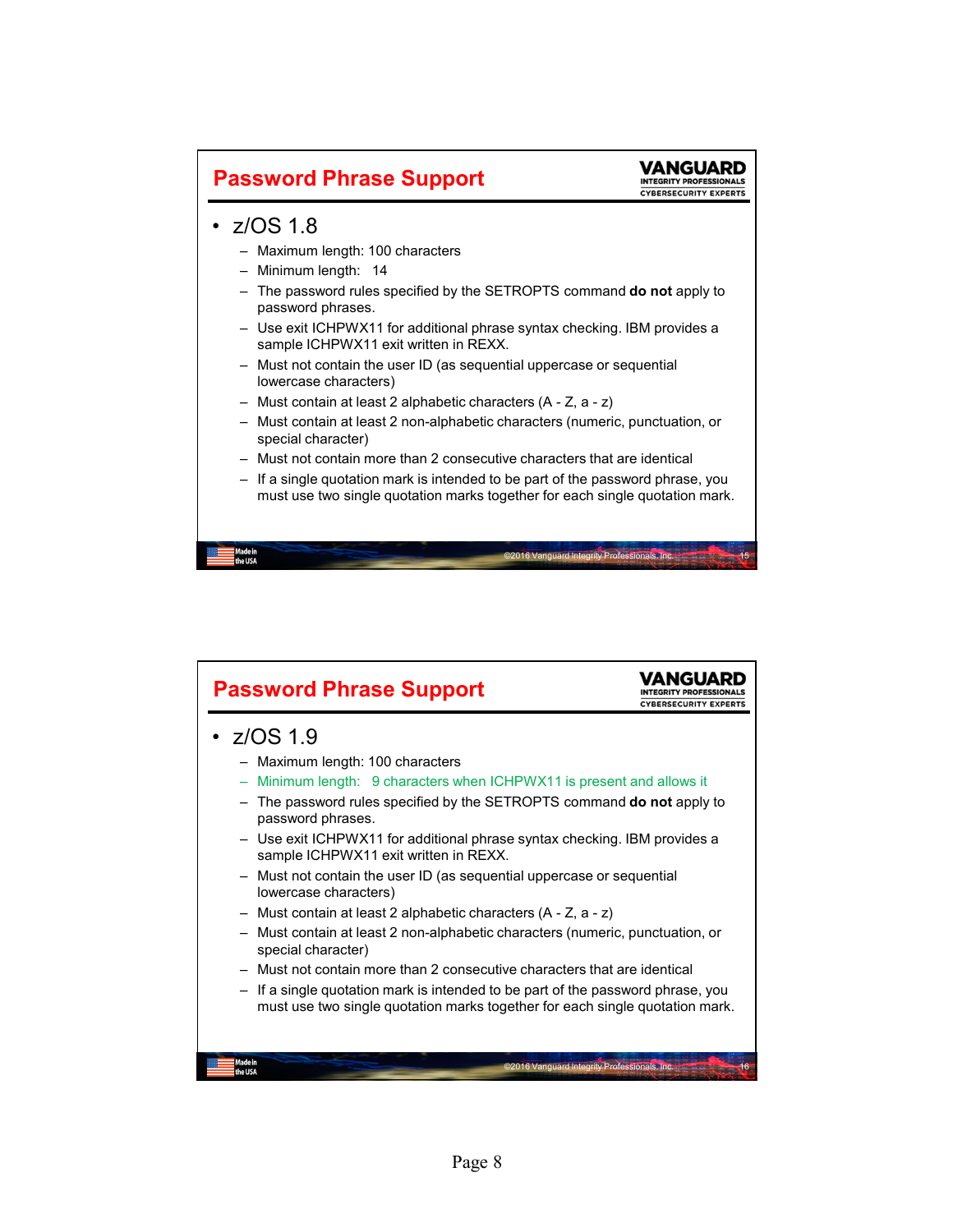

| <b>Password Phrase Support</b>                                                                                                                               | <b>CYBERSECURITY EXPERTS</b>                          |
|--------------------------------------------------------------------------------------------------------------------------------------------------------------|-------------------------------------------------------|
| TSO/E LOGON                                                                                                                                                  |                                                       |
| Enter LOGON parameters below:                                                                                                                                | RACF LOGON parameters:                                |
| $Userid$ ===> JIMM                                                                                                                                           |                                                       |
| $Password ===>$                                                                                                                                              |                                                       |
| Procedure ===> VSS22                                                                                                                                         | Group Ident<br>$==$                                   |
| $Acct$ Nmbr $==$ > 2345                                                                                                                                      |                                                       |
| Size<br>$==> 128000$<br>Enter "S" here to request new                                                                                                        |                                                       |
| Perform<br>password or phrase<br>$==$                                                                                                                        |                                                       |
| Command                                                                                                                                                      |                                                       |
| Enteran 'S' before each option desired below:<br>New Password<br>-Nomail<br>-Nonotice S -Reconnect                                                           | $-01$ Dcard                                           |
| $PF1/PF13 ==$ Help $PF3/PF15 ==$ Logoff PA1 == > Attention PA2 == > Reshou<br>You may request specific help information by entering a '?' in any entry field |                                                       |
| Made in<br>the USA                                                                                                                                           | ©2016 Vanquard Integrity Professionals, Inc.<br>$-48$ |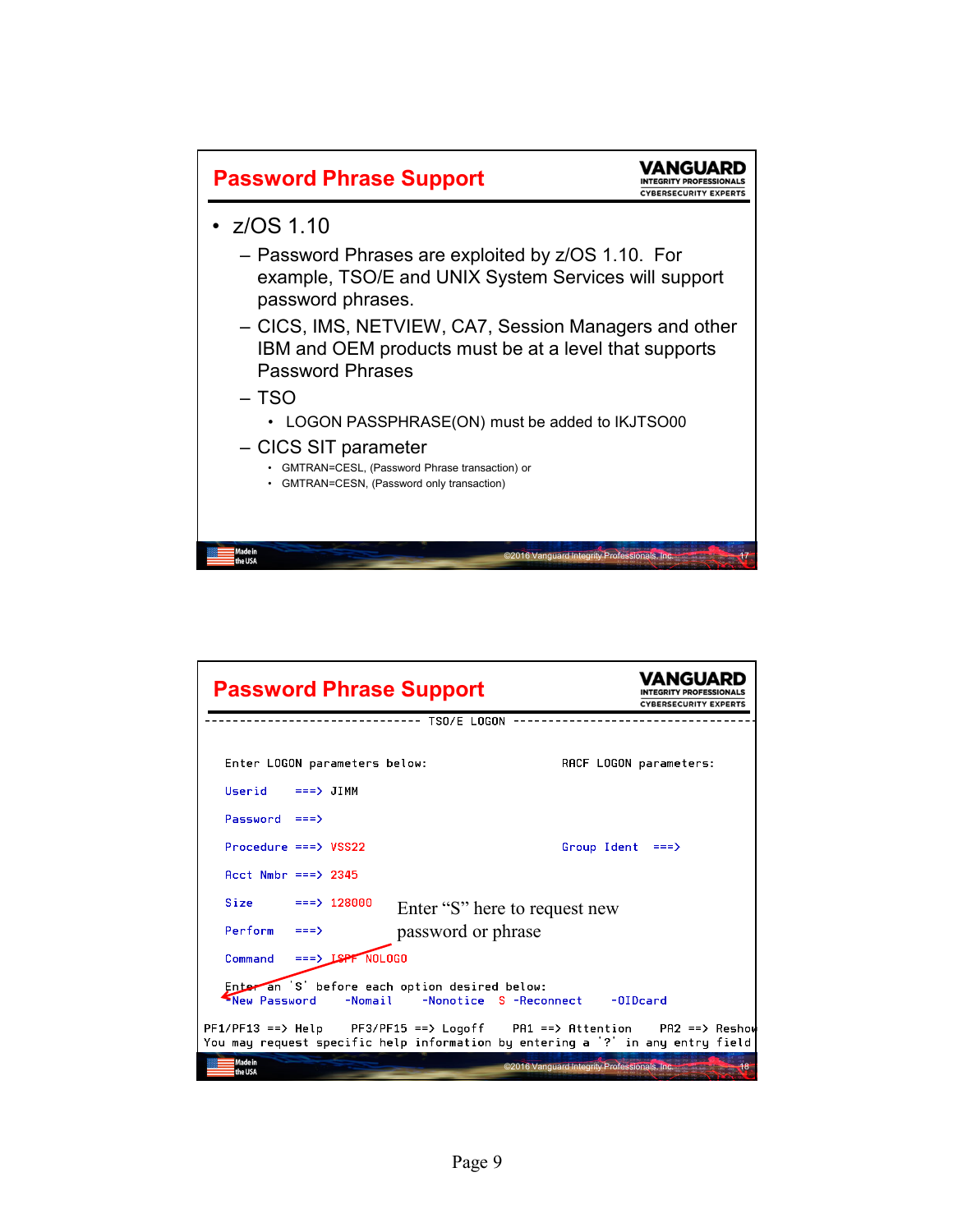| <b>Password Phrase Support (CESN)</b>                                       | ANGUARI<br>EGRITY PROFESSIONALS<br><b>CYBERSECURITY EXPERTS</b> |
|-----------------------------------------------------------------------------|-----------------------------------------------------------------|
| Signon to CICS                                                              | APPLID CICSTS51                                                 |
| SERVICE1 System CICS Region                                                 |                                                                 |
| Type your userid and password, then press ENTER:                            |                                                                 |
| Userid ___________ Groupid ______<br>Password<br>Language $\ldots$ $\ldots$ |                                                                 |
| New Password                                                                |                                                                 |
| DFHCE3540 Ensure that passwords are entered in the correct case.            |                                                                 |
| DFHCE3520 Please type your userid.<br>F3=Exit                               |                                                                 |
| Made in<br>©2016 Vanguard Integrity Professionals, Inc.<br>the USA          | 19                                                              |

| <b>Password Phrase Support (CESL)</b>                                      | <b>CYBERSECURITY EXPERTS</b> |
|----------------------------------------------------------------------------|------------------------------|
| Signon to CICS                                                             | APPLID CICSTS51              |
| SERVICE1 System CICS Region                                                |                              |
| Type your userid and password, then press ENTER:                           |                              |
| Groupid $\_\_$<br>Password                                                 |                              |
| Language $\ldots$ $\ldots$                                                 |                              |
| New Password                                                               |                              |
| DFHCE3540 Ensure that passwords are entered in the correct case.           |                              |
| DFHCE3520 Please type your userid.<br>F3=Exit                              |                              |
| <b>Made in</b><br>©2016 Vanquard Integrity Professionals, Inc.<br>the IISA | 20 <sup>2</sup>              |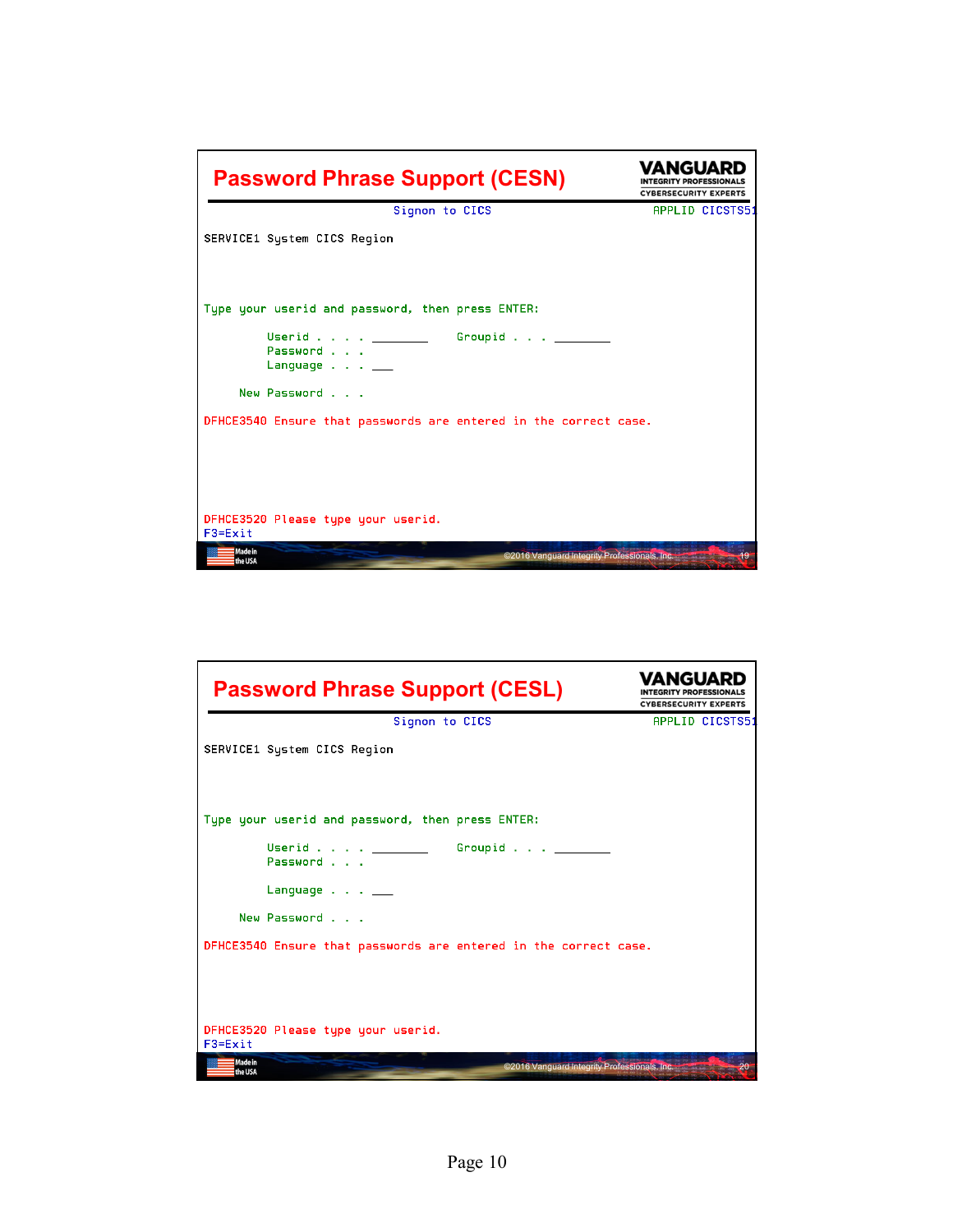

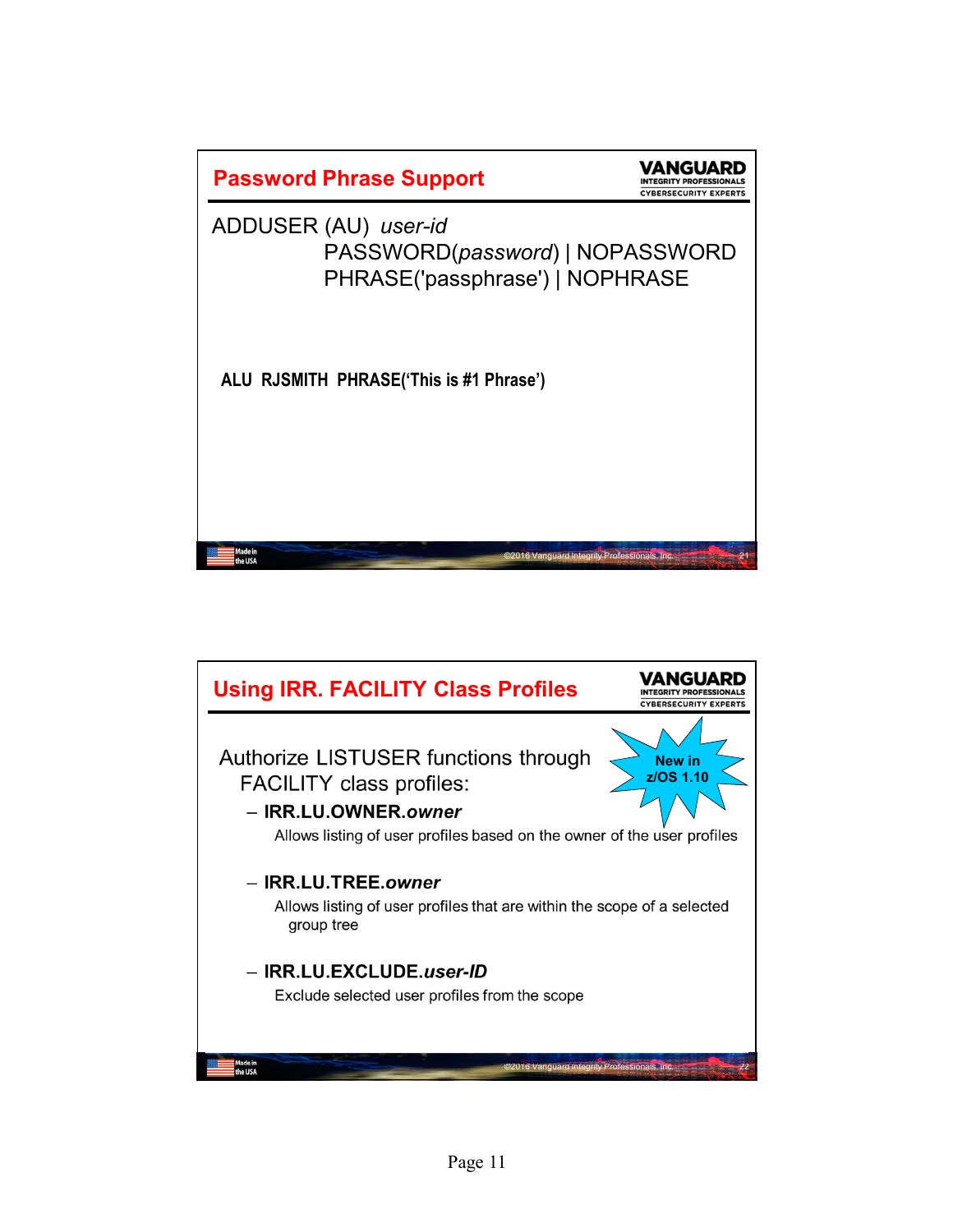

| <b>Non-Expiring or Not Expired</b>                                     | ECURITY EXPE |
|------------------------------------------------------------------------|--------------|
| Non-Expiring Password                                                  |              |
| - The password will NEVER have to be changed                           |              |
| - Use the RACF PASSWORD command                                        |              |
| PASSWORD USER(FTPSEC) NOINTERVAL                                       |              |
| <b>Not Expired Password</b>                                            |              |
| - The password does not have to be changed at<br>the NEXT system entry |              |
| - Use the RACF ALTUSER command                                         |              |
| ALU FTPSEC PASSWORD(SNOOK) NOEXPIRED                                   |              |
|                                                                        |              |
|                                                                        |              |
| ©2016 Vanquard Integrity Professionals, Inc.                           |              |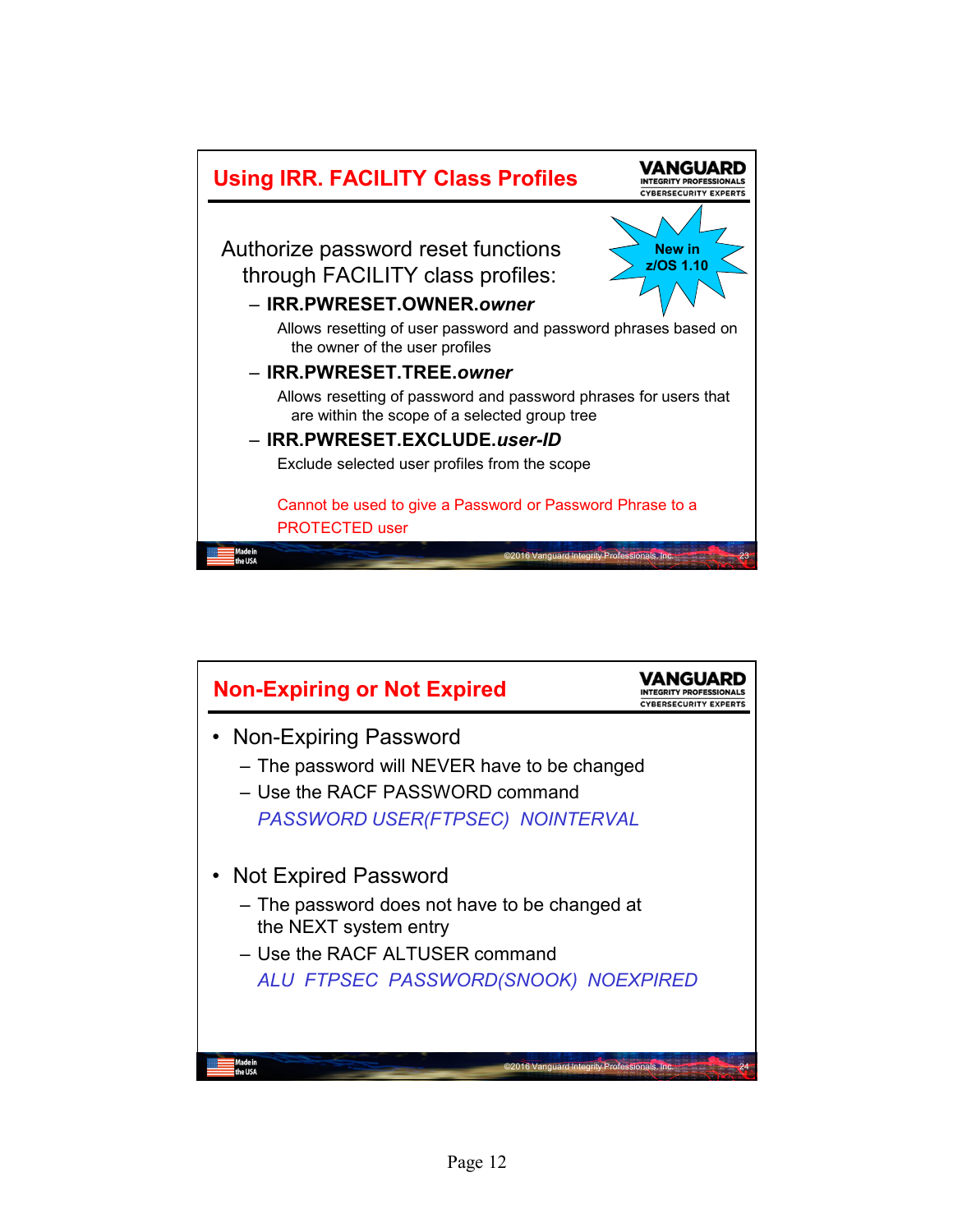

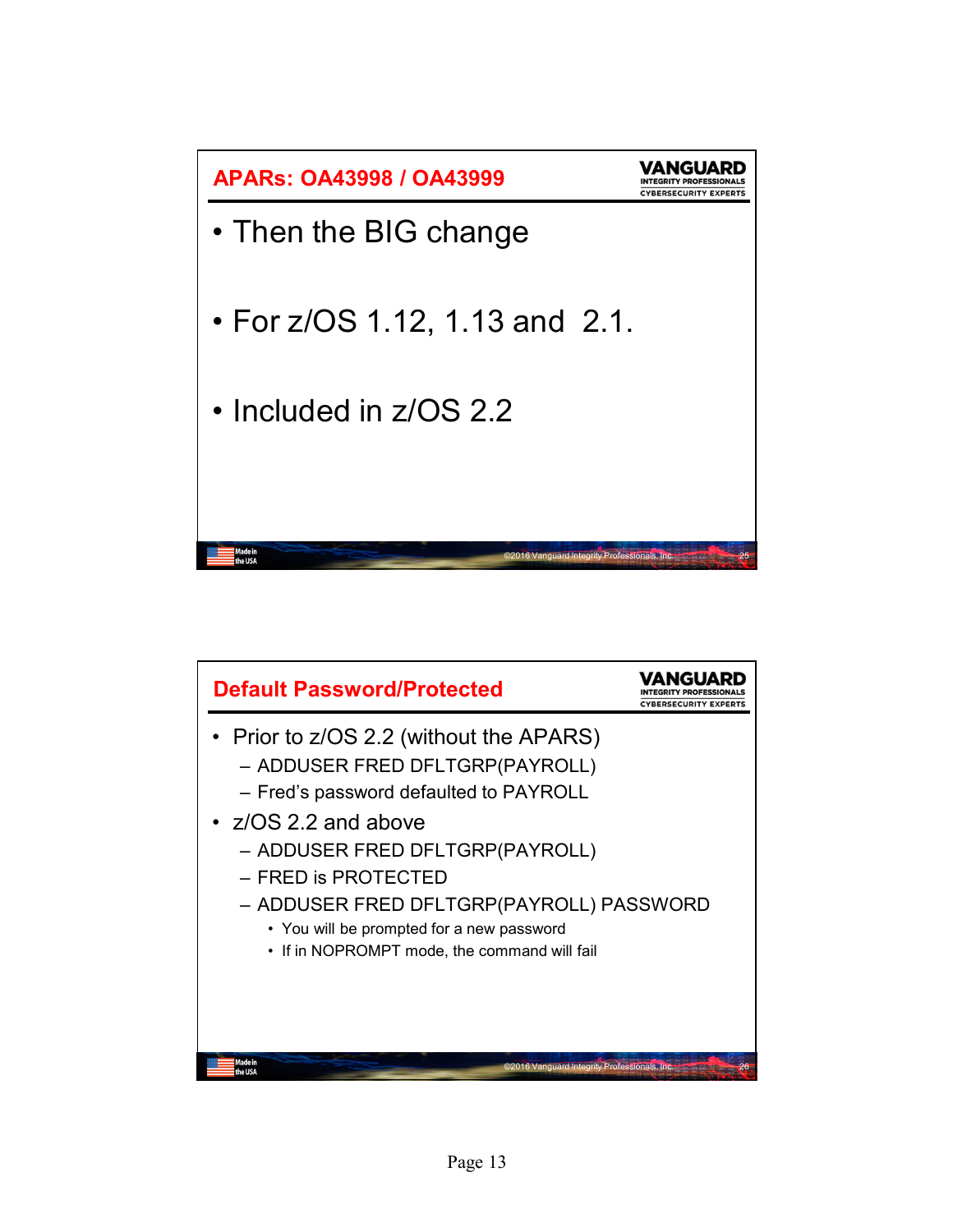

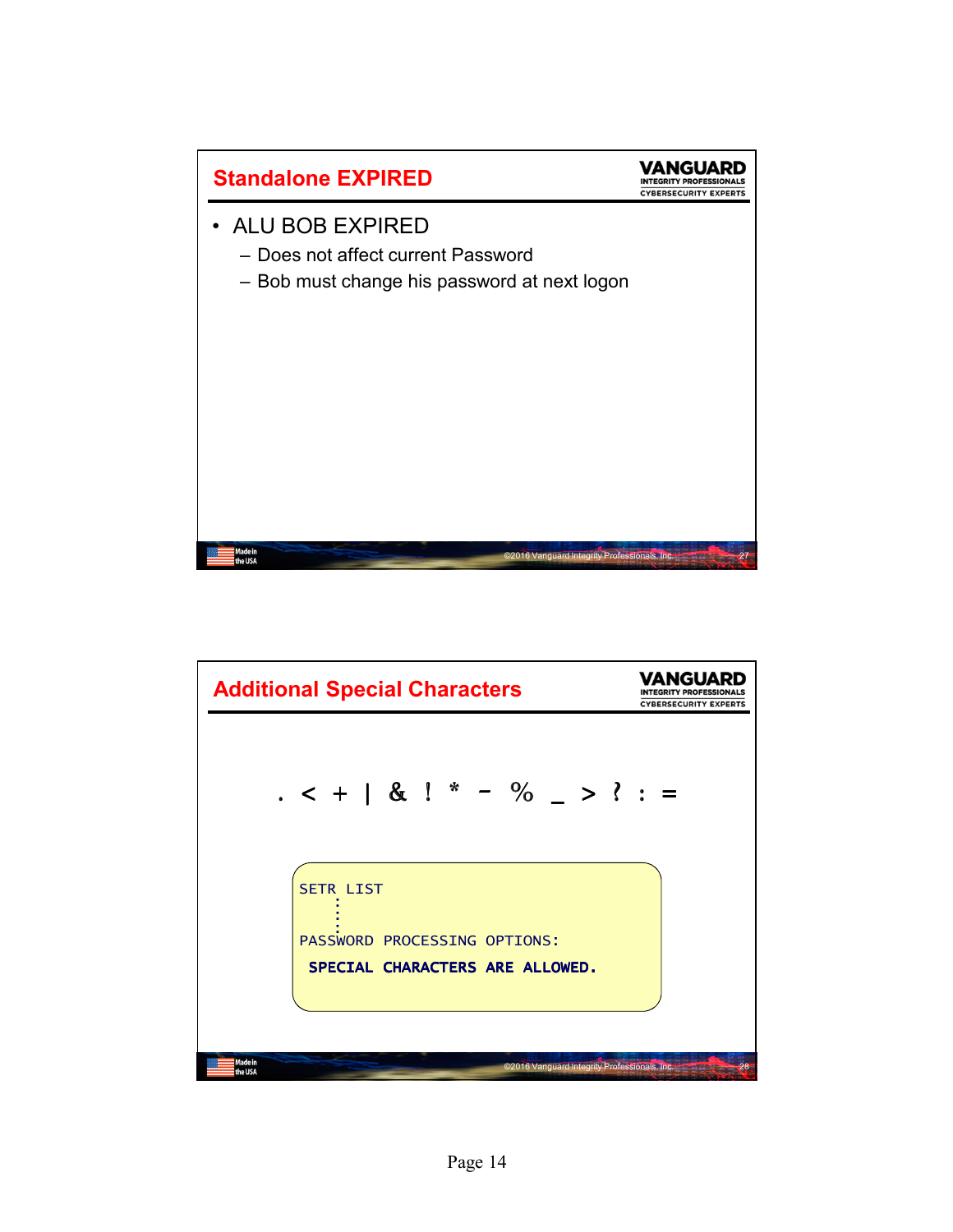

| <b>Password Phrase Only</b>                                                                                                                                                                                                          | YBERSECURITY EXPER |
|--------------------------------------------------------------------------------------------------------------------------------------------------------------------------------------------------------------------------------------|--------------------|
| Prior to z/OS 2.2<br>- If you gave a user a Password Phrase they could still<br>logon with their password                                                                                                                            |                    |
| $\cdot$ z/OS 2.2 and above<br>- ALU BOB Phrase('my new long password') NOPASS will<br>disallow Bob from using his old password<br>- ALU BOB NOPASS<br>• Assumes Bob already had a Password Phrase else makes BOB a<br>PROTECTED user |                    |
| Made in<br>©2016 Vanquard Integrity Professionals, Inc.                                                                                                                                                                              | 30                 |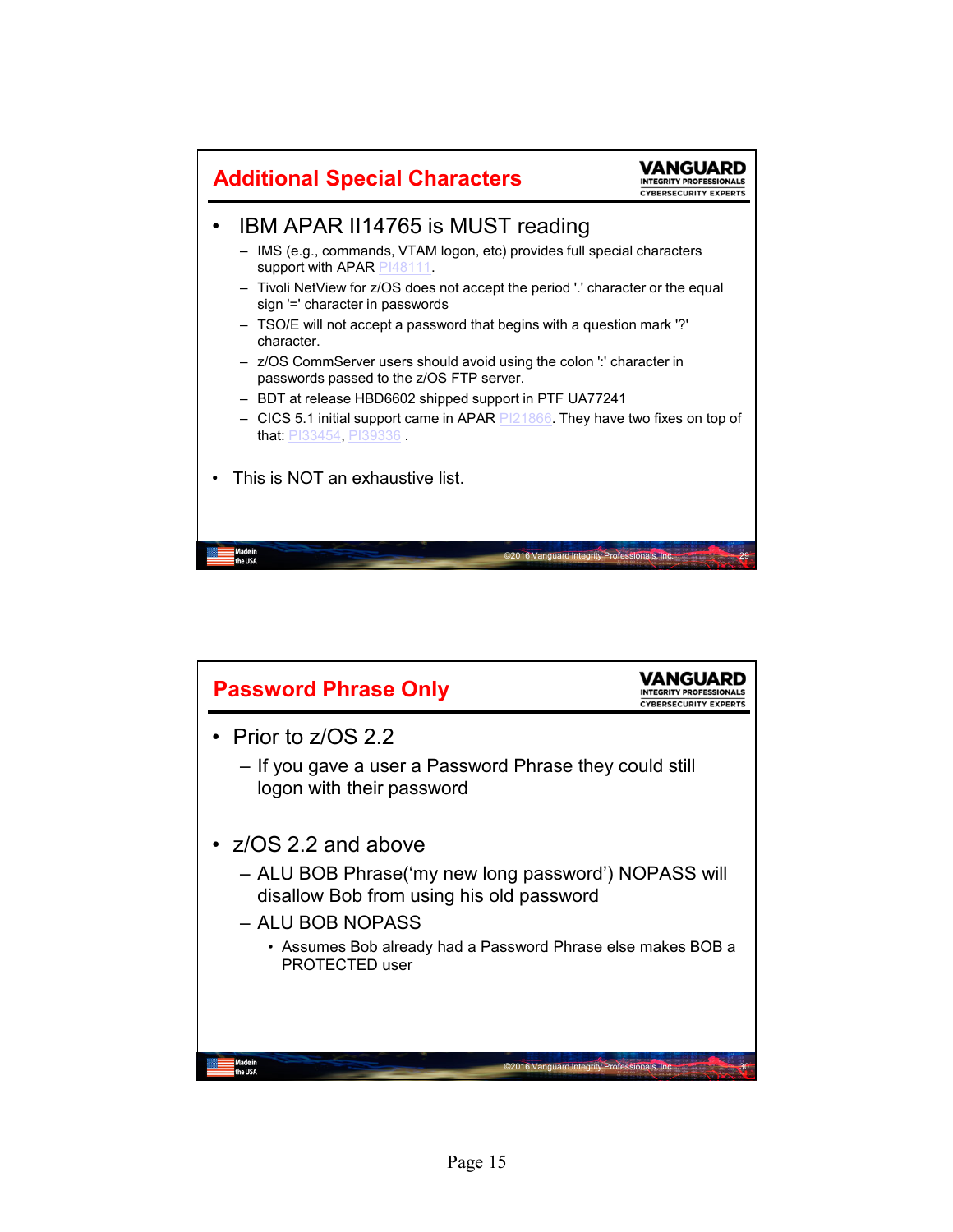

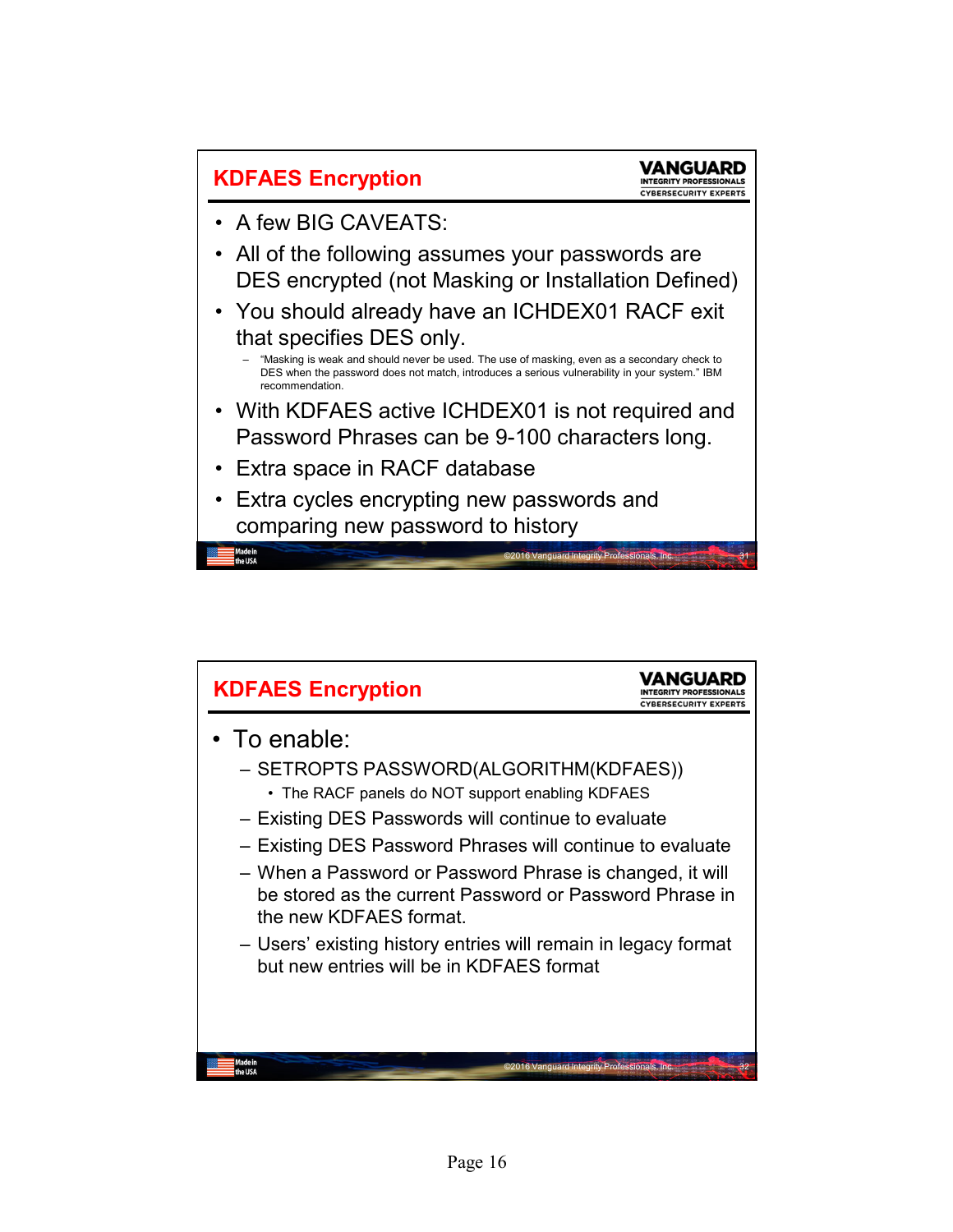